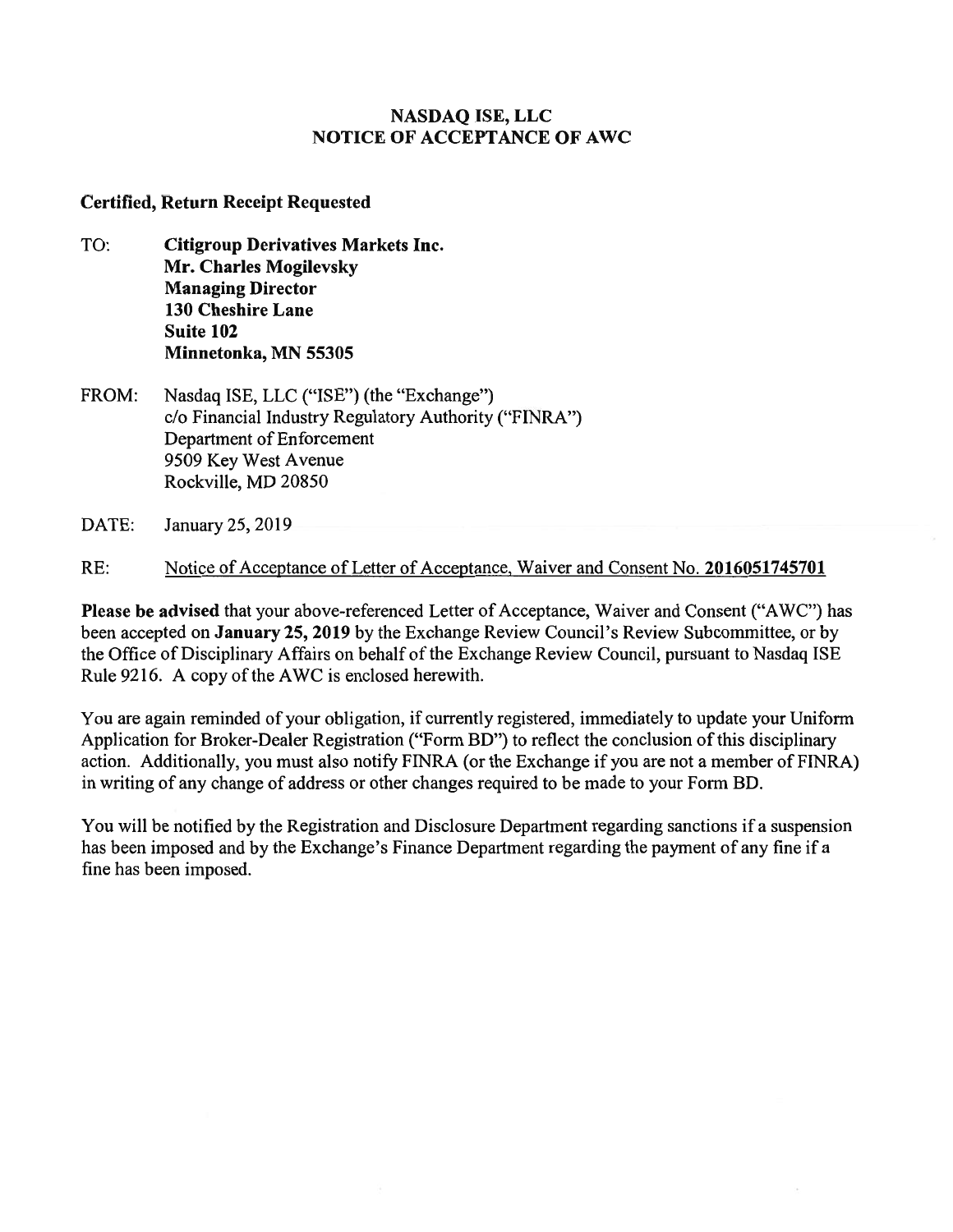Citigroup Derivatives Markets Inc. Page 2

If you have any questions concerning this matter, please contact me at (312) 899-4603.

Andy Hubbartt Principal Counsel Department of Enforcement, FINRA

Signed on behalf of Nasdasq ISE, LLC.

Enclosure

FINRA District 4 - Kansas City Edward Wegener Senior Vice President and Regional Director (Via email)

Citigroup Global Markets Inc. Mr. James Tyne Associate General Counsel 390 Greenwich Street New York, NY 10013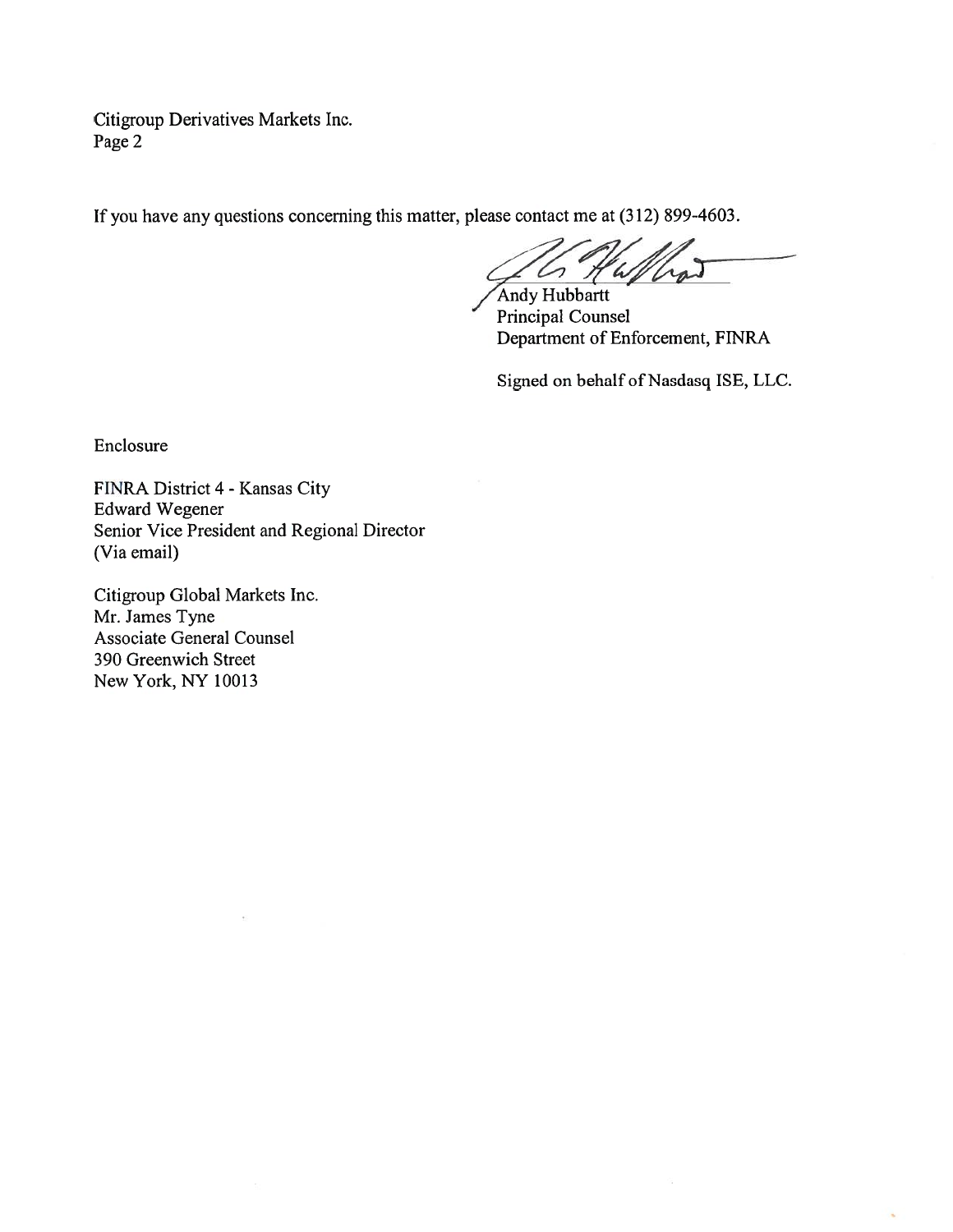## **NASDAQ ISE, LLC LETTER OF ACCEPTANCE, WAIVER AND CONSENT NO. 2016051745701**

TO: Nasdaq ISE, LLC c/o Department of Enforcement Financial Industry Regulatory Authority ("FINRA")

RE: Citigroup Derivatives Markets Inc., Respondent Broker-Dealer CRD No. 133084

Pursuant to Rule 9216 of the Nasdaq ISE, LLC ("ISE") Code of Procedure, Citigroup Derivatives Markets Inc. ("Respondent" or the "firm") submits this Letter of Acceptance, Waiver and Consent ("AWC") for the purpose of proposing a settlement of the alleged rule violations described below. This AWC is submitted on the condition that, if accepted, ISE will not bring any future actions against the firm alleging violations based on the same factual findings described herein.

### I.

### **ACCEPTANCE AND CONSENT**

**A.** The firm hereby accepts and consents, without admitting or denying the findings, and solely for the purposes of this proceeding and any other proceeding brought by or on behalf of ISE, or to which ISE is a party, prior to a hearing and without an adjudication of any issue of law or fact, to the entry of the following findings by ISE:

#### **BACKGROUND**

The firm has been a member of ISE since December 7, 2004 and its registration remains in effect. The firm is an electronic options specialist and remote market maker in listed options on ISE and other exchanges.

#### **RELEVANT PRIOR DISCIPLINARY HISTORY**

The firm has no relevant prior disciplinary history.

#### **SUMMARY**

**During the period between September 9, 2013 and June 16, 2016 (the "Review Period"), the firm failed to properly close out approximately forty-eight (48) failure-to-deliver ("FTD") positions in nineteen (19) securities allocated to the firm by its clearing firm, within the required time frame, in violation of Regulation SHO Rule 204(a). Additionally, the firm continued to effect short sales in securities for which it had not closed out FTD positions without first borrowing, or entering into a bona fide arrangement to borrow, the securities, in violation of Regulation SHO Rule 204(b). The firm also failed to have supervisory systems and controls in place, including written supervisory procedures and separate systems of follow-up and review, reasonably**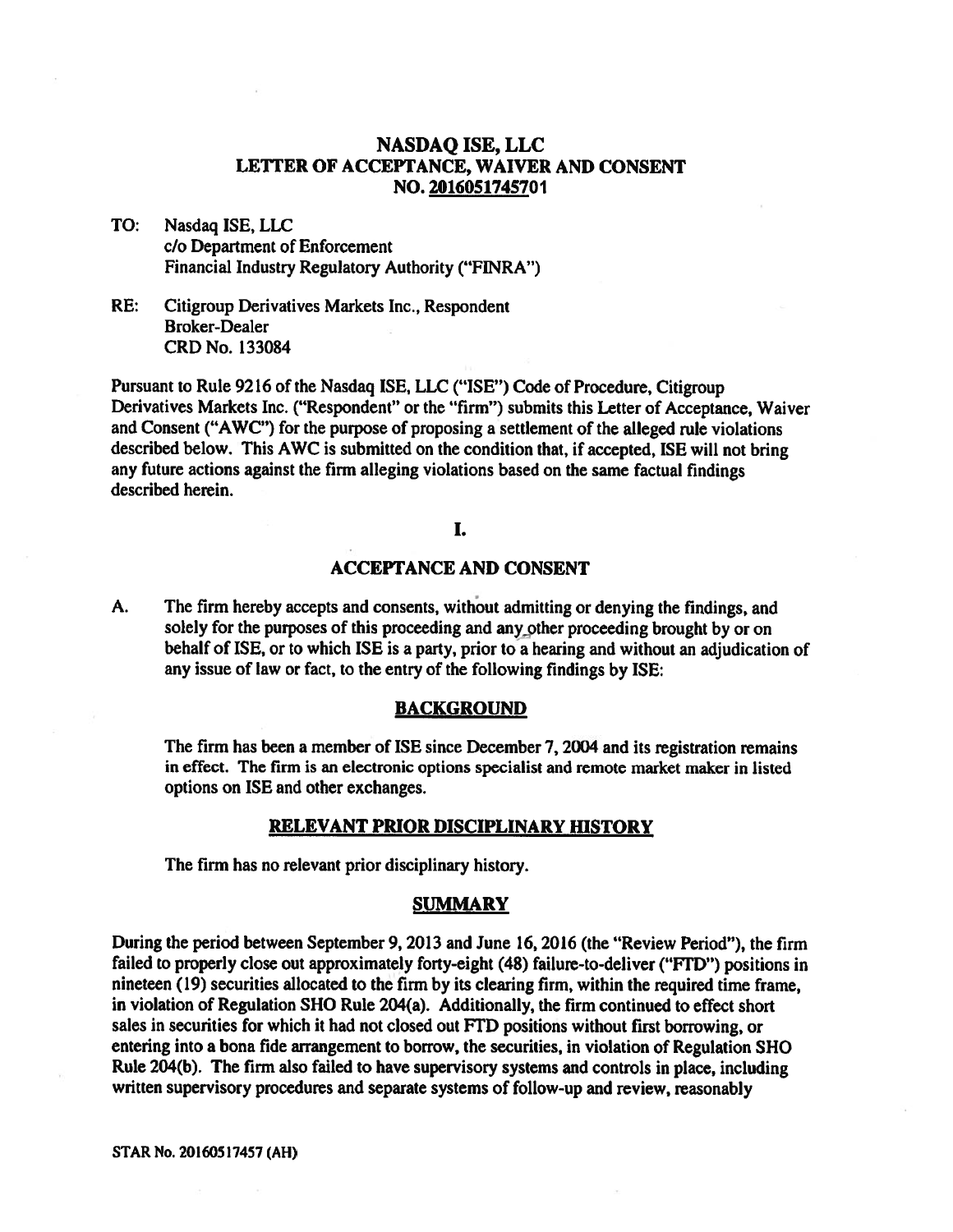**designed to achieve compliance with Regulation SHO Rule 204 during the Review Period, in violation of ISE Rule 401.** 

## **FACTS AND VIOLATIVE CONDUCT**

- **1. ISE Rule 401 requires ISE members to comply with the requirements of Regulation SHO, stating that members shall not engage in conduct in violation of Federal Securities rules and regulations, and that every member must supervise its associated persons to ensure compliance therewith.**
- **2. Regulation SHO establishes a regulatory framework that governs short sales, and requires, via Rule 204(a), that brokers and dealers that are participants of a registered clearing agency buy or borrow shares by no later than the beginning of regular trading hours on the third consecutive settlement day following the settlement date ("T+6"), in order to close out a fail-to-deliver ("FTD") position that is attributable to bona fide market making activities.' The broker or dealer must be a net purchaser in the subject security on the close-out date, for not less than the number of shares required to be closed-out.**
- **3. During the Review Period, the firm was allocated FTD positions by its clearing firm prior to the open of regular trading hours on T+6. Although the firm entered orders to purchase quantities of shares sufficient to close out the allocated FTD position on the**  morning of T+6, the firm failed to be a net purchaser of the required number of shares by **the end of the T+6 trading day due to subsequent selling activity, and therefore failed to properly close out approximately forty-eight (48) FTD positions in nineteen (19) securities. The firm's failure to close-out the allocated FTD positions violated Regulation SHO Rule 204(a) and ISE Rule 401.**
- **4. Regulation SHO Rule 204(b) provides that if a broker or dealer's FTD position is not closed out, the broker or dealer may not effect additional short sales in that security without borrowing or entering into a bona fide arrangement to borrow the security, until the broker or dealer purchases shares to close out the position and the purchase clears and settles.**
- **5. During the Review Period, the firm continued to effect short sales in securities for which**  it had not closed out FTD positions without first borrowing or entering into a bona fide **arrangement to borrow the securities. The firm's additional short sale activity therefore violated Regulation SHO Rule 204(b) and ISE Rule 401.**
- **6. During the Review Period, the firm's supervisory systems and controls, including the firm's written supervisory procedures, failed to review or otherwise consider the firm's daily net equity trading activity to ensure that the firm remained a net purchaser of the required number of shares on dates for which it was required to close out an FTD position as required by Regulation SHO Rule 204(a). In addition, the firm did not have a system**

**On September 5, 2017, the SEC adopted an amendment to the Settlement Cycle Rule (Rule 15c6-1(a)) under the Exchange Act to shorten the standard settlement cycle for most broker-dealer transactions from three business days after the trade date ("T+3") to two business days after the trade date ("T+2").**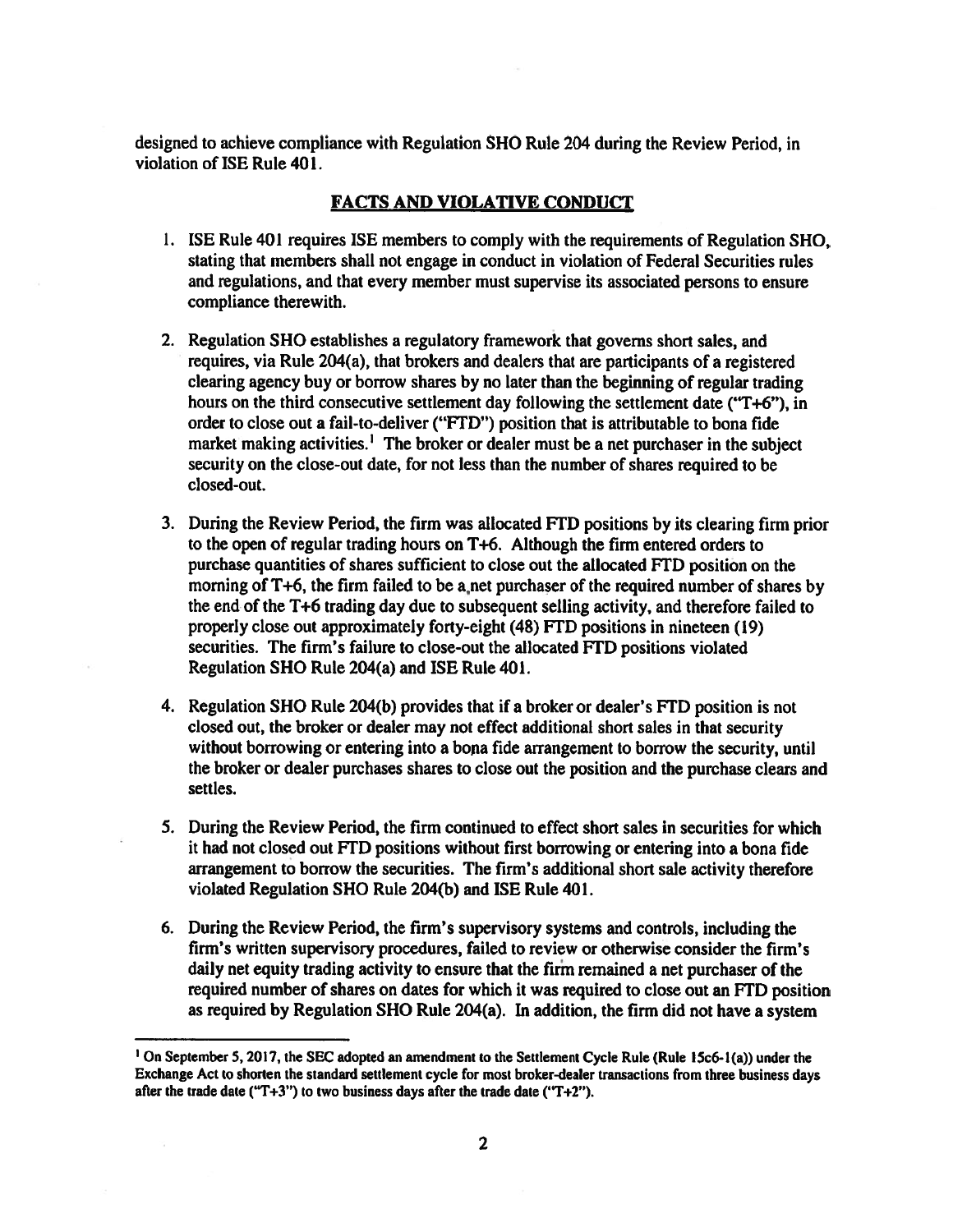in place to prevent or detect short selling activity on dates for which it had a FTD **position which was required to be closed out, as required by Regulation SHO Rule 204(b). The firm's supervisory systems and controls, including written supervisory procedures and separate systems of follow-up and review, were therefore not reasonably designed to achieve compliance with Regulation SHO Rule 204 during the Review Period, in violation of ISE Rule 401.** 

## **OTHER FACTORS**

**B. The firm also consents to the imposition of the following sanctions:** 

**Censure and a Fine of \$85,000, of which \$42,500 is payable to ISE.'** 

**The firm agrees to pay the monetary sanction(s) in accordance with its executed Election of Payment Form.** 

**The firm specifically and voluntarily waives any right to claim that it is unable to pay, now or at any time hereafter, the monetary sanction(s) imposed in this matter.** 

**The firm agrees to pay the monetary sanction(s) upon notice that this AWC has been accepted and that such payment(s) are due and payable. It has submitted an Election of Payment form showing the method by which it proposes to pay the fine imposed.** 

**The firm specifically and voluntarily waives any right to claim that it is unable to pay, now or at any time hereafter, the monetary sanction(s) imposed in this matter.** 

**The sanctions imposed herein shall be effective on a date set by FINRA staff.** 

### **II.**

## **WAIVER OF PROCEDURAL RIGHTS**

**The firm specifically and voluntarily waives the following rights granted under ISE's Code of Procedure:** 

- **A. To have a Formal Complaint issued specifying the allegations against the firm;**
- **B. To be notified of the Formal Complaint and have the opportunity to answer the allegations in writing;**
- **C. To defend against the allegations in a disciplinary hearing before a hearing panel, to have a written record of the hearing made and to have a written decision issued; and**
- **D. To appeal any such decision to the Exchange Review Council and then to the U.S. Securities and Exchange Commission and a U.S. Court of Appeals.**

**I The remainder of the fine is payable to Cboe Exchange, Inc.**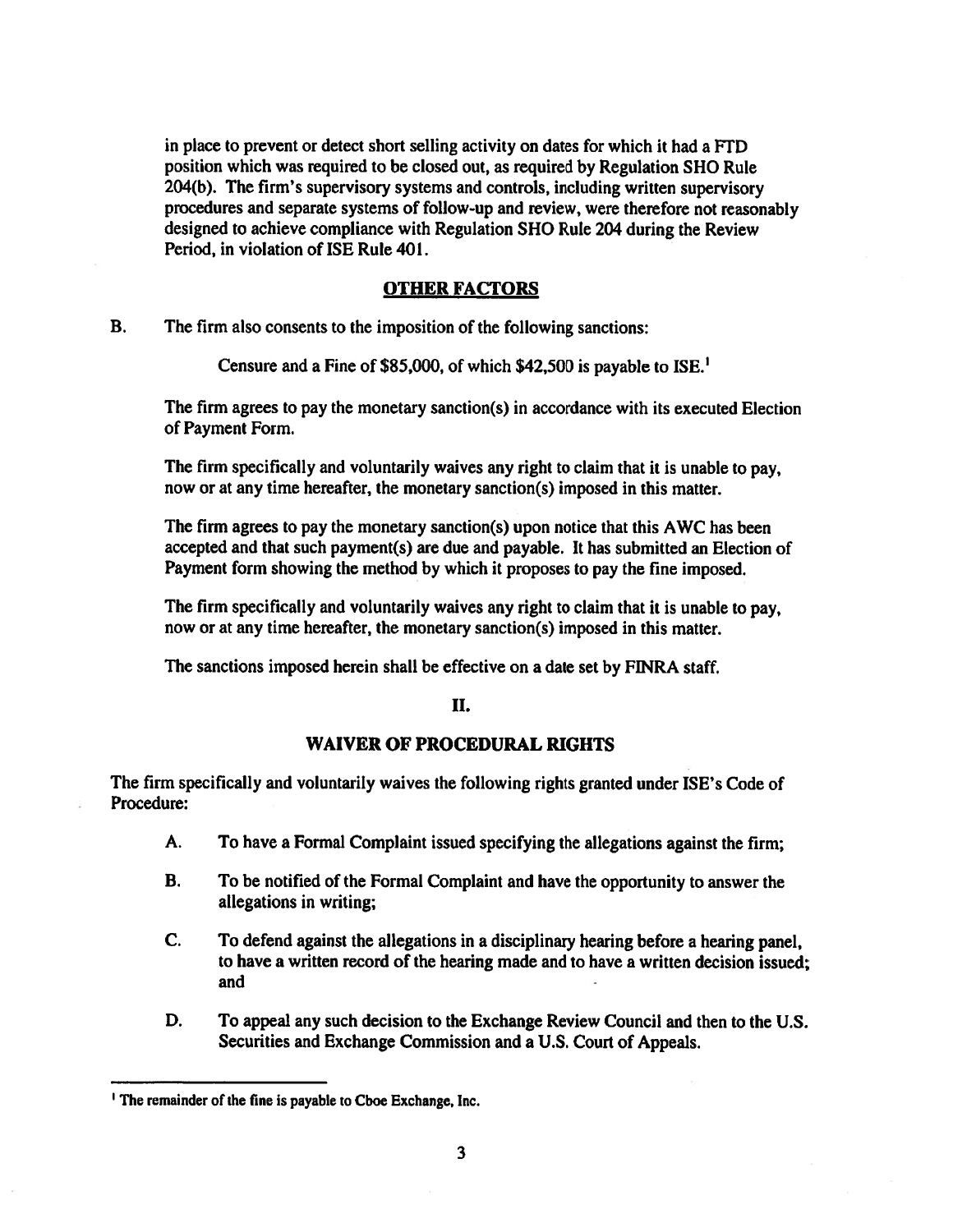**Further, the firm specifically and voluntarily waives any right to claim bias or prejudgment of the Chief Regulatory Officer, the Exchange Review Council, or any member of the Exchange Review Council, in connection with such person's or body's participation in discussions regarding the terms and conditions of this AWC, or other consideration of this AWC, including acceptance or rejection of this AWC.** 

**The firm further specifically and voluntarily waives any right to claim that a person violated the ex parte prohibitions of Rule 9143 or the separation of functions prohibitions of Rule 9144, in connection with such person's or body's participation in discussions regarding the terms and conditions of this AWC, or other consideration of this AWC, including its acceptance or rejection.** 

### **HI.**

## **OTHER MATTERS**

**The firm understands that:** 

- **A. Submission of this AWC is voluntary and will not resolve this matter unless and until it has been reviewed and accepted by FINRA's Department of Enforcement and the Exchange Review Council, the Review Subcommittee, or the Office of Disciplinary Affairs ("ODA"), pursuant to ISE Rule 9216;**
- **B. If this AWC is not accepted, its submission will not be used as evidence to prove any of the allegations against the firm; and**
- **C. If accepted:** 
	- **1. This AWC will become part of the firm's permanent disciplinary record and may be considered in any future actions brought by ISE or any other regulator against the firm;**
	- **2. ISE may release this AWC or make a public announcement concerning this agreement and the subject matter thereof in accordance with ISE Rule 8310 and IM-8310-3; 1 and**
	- **3. The firm may not take any action or make or permit to be made any public statement, including in regulatory filings or otherwise, denying, directly or indirectly, any finding in this AWC or create the impression that the AWC is without factual basis. The firm may not take any position in any proceeding brought by or on behalf of ISE, or to which ISE is a party, that is inconsistent with any part of this AWC. Nothing in this provision affects the firm's right**

**I Series 8000 of the Nasdaq BX, Inc. Rules are incorporated by reference into the Nasdaq ISE Rules Chapter 80, and are thus Nasdaq ISE Rules and thereby applicable to Nasdaq ISE Members, Associated Persons, and other persons subject to Nasdaq ISE's jurisdiction.**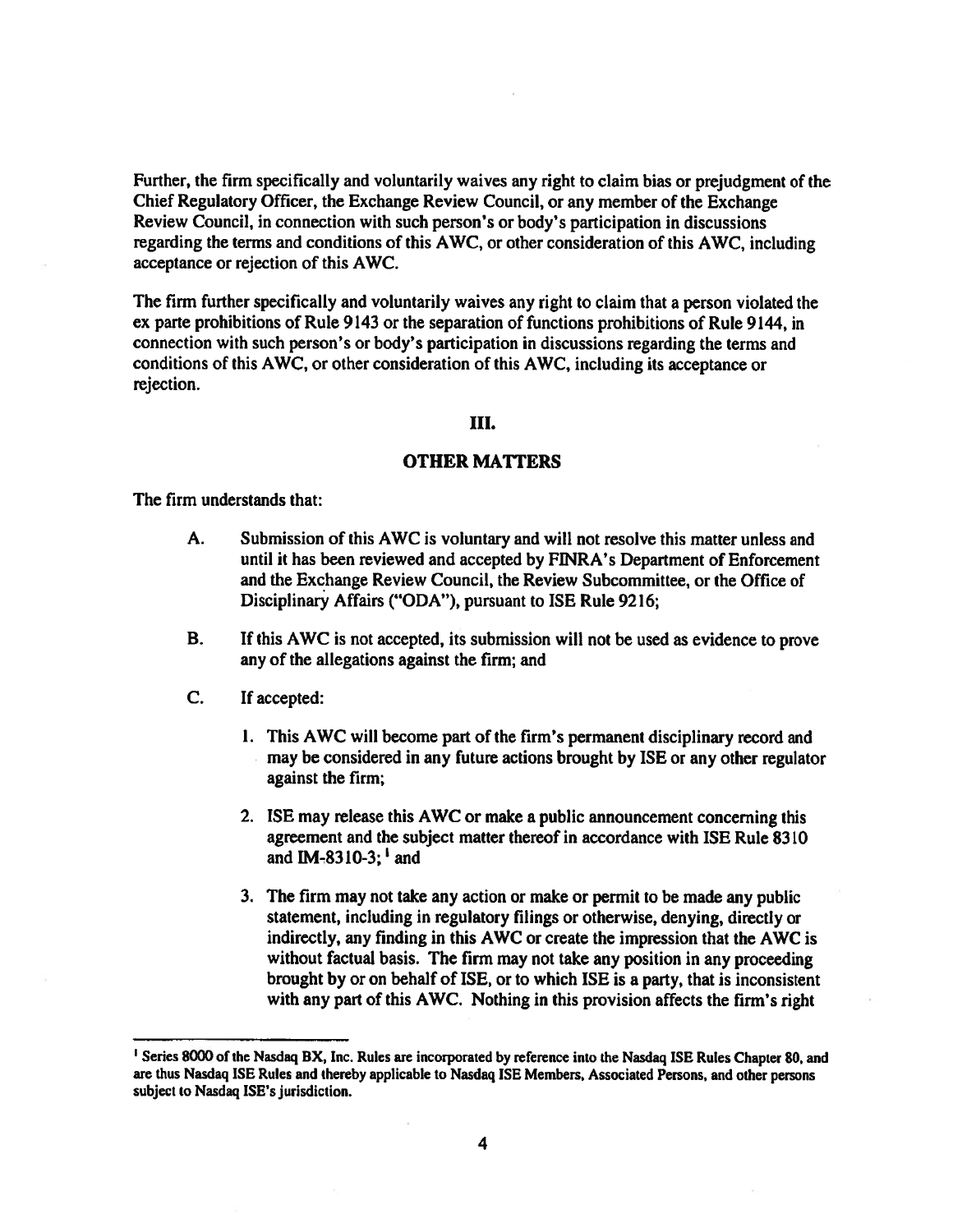**to take legal or factual positions in litigation or other legal proceedings in which ISE is not a party.** 

**D. The firm may attach a Corrective Action Statement to this AWC that is a statement of demonstrable corrective steps taken to prevent future misconduct. The firm understands that it may not deny the charges or make any statement that is inconsistent with the AWC in this Statement. This Statement does not constitute factual or legal findings by ISE, nor does it reflect the views of the Exchange or its staff.** 

**The undersigned, on behalf of the firm, certifies that a person duly authorized to act on its behalf has read and understands all of the provisions of this AWC and has been given a full opportunity to ask questions about it; that it has agreed to the AWC's provisions voluntarily; and that no offer, threat, inducement, or promise of any kind, other than the terms set forth herein and the prospect of avoiding the issuance of a Complaint, has been made to induce the firm to submit it.** 

**[Date]** 

**Citigroup Derivatives Markets Inc. Respondent**  Maraging Title:

**Reviewed by:** 

**[Attorney Name] Counsel for Respondent [Firm Name] [Address] [City/State/Zip] [Phone Number]** 

**Accepted by ISE:** 

 $1/25/19$ 

**Andy Hubbartt, Principal Counsel Department of Enforcement** 

**Signed on behalf of ISE, by delegated authority from the Director of ODA**